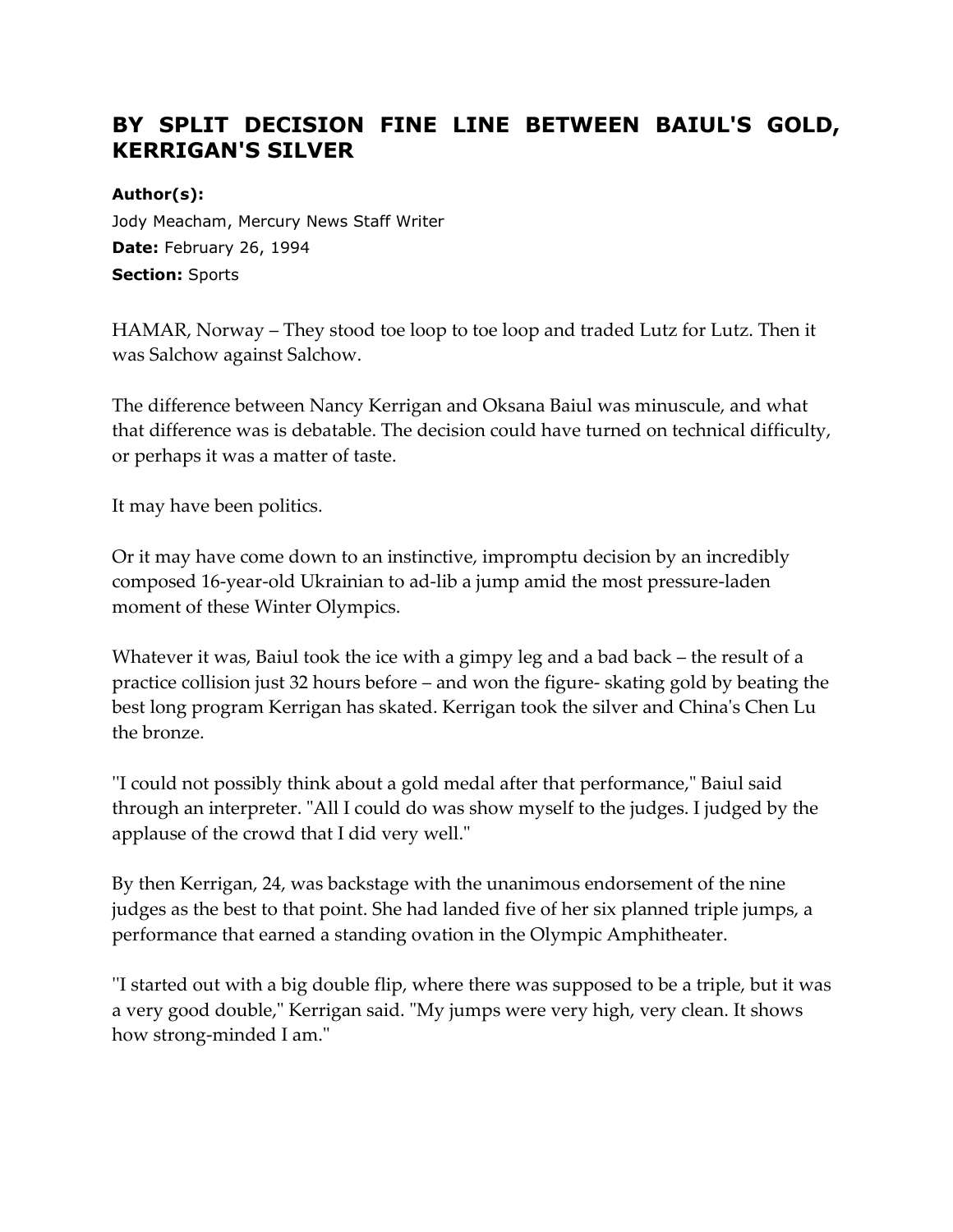Then came the marks for Baiul, who landed five triples of her own, and the unanimity of the judging panel fractured along a line once believed erased.

## **Two had Baiul third**

Five judges – from Poland, the Czech Republic, Ukraine, China and the former East Germany – ranked Baiul ahead of Kerrigan. But the British and Canadian judges had Baiul third behind Kerrigan and Chen, and the U.S. and Japanese judges ranked it Kerrigan-Baiul-Chen.

''Quite simply, a majority of firsts wins," said Kerrigan's coach, Evy Scotvold, "and apparently the first girl had a majority of five firsts to our four."

The technical difficulty of the two programs, as performed, was almost a tossup. Kerrigan had two jump combinations, including a triple toe loop-triple toe loop. Baiul had no triple-triples and passed two planned opportunities for triple-doubles.

And then, with five seconds left in her four-minute performance, Baiul tacked a double toe onto the end of a planned double Axel, a combination considered on a par with Kerrigan's relatively easy triple-triple, giving Baiul one more jump overall.

''I planned to do a triple toe loop, but I missed it, and then I remembered that time was running out and with it the chances for the gold," Baiul said. "So, I went for the double Axel, and then for the cascade (double toe) and everything that you saw. The rest was history."

The Czech, Ukrainian and Chinese judges gave Baiul a higher technical score than they gave Kerrigan. German judge Jan Hoffman, a men's silver medalist for East Germany at the 1980 Olympics, had the skaters tied. He put Kerrigan on top technically, but gave Baiul the edge by the higher artistic mark, which is the tie-breaker in the long program.

Paul Wylie, the 1992 men's silver medalist and Kerrigan's old training pal, was incredulous.

## **'Judging in the old manner'**

''I don't agree," he said. "I think they now are rewarding people who stand in front of the judges and pose for them instead of skating. The Czech, Polish and German judges – who is really East German – are used to judging in the old manner."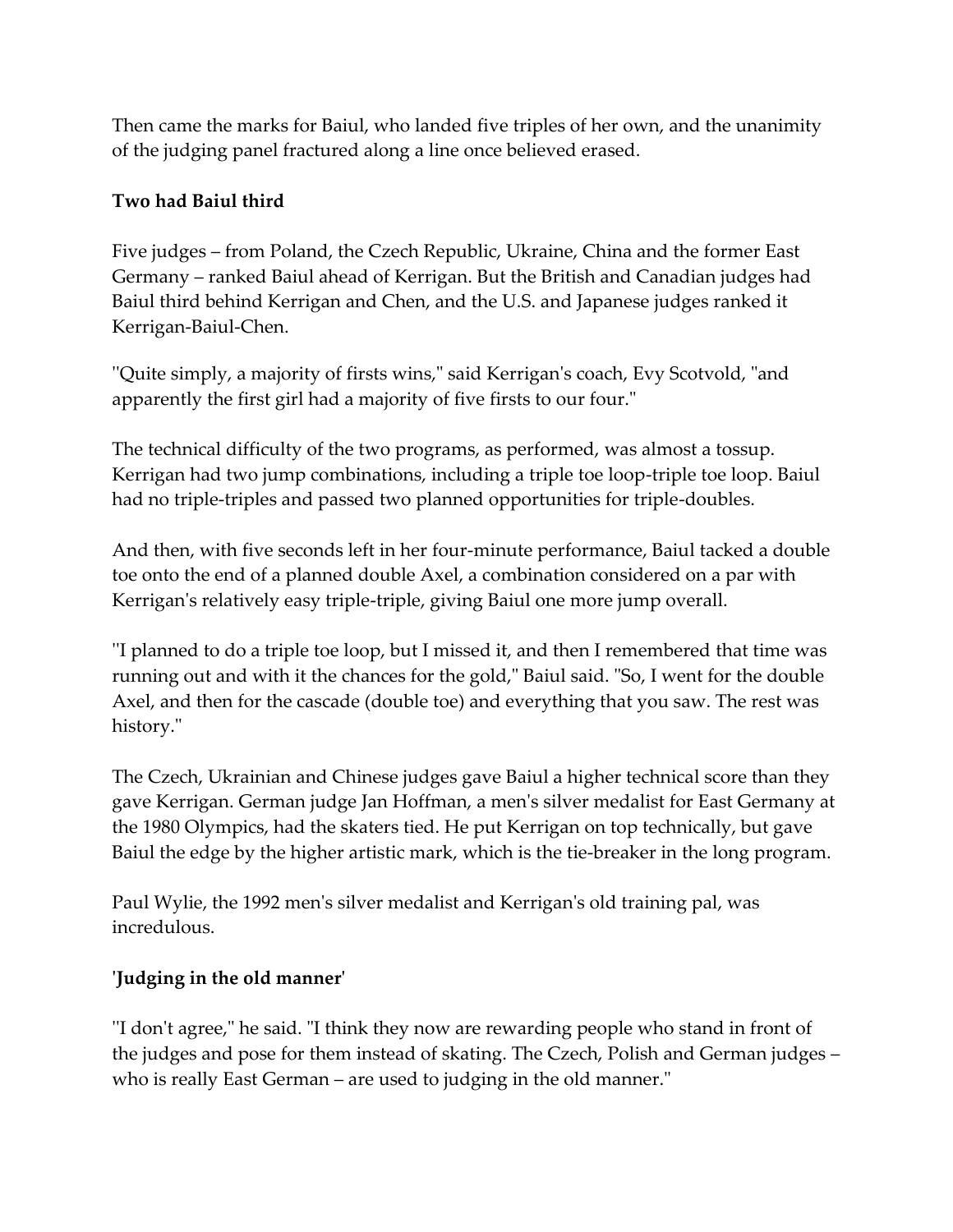Baiul's coach and guardian, Galina Zmievskaya, said, "I have never been interested in which judge gave which mark. I'm only interested in the final result."

''I think the referees made the right judgment," Chen said.

Skating analyst Gerri Walbert was perplexed by judges giving higher technical marks to Baiul, but not by the result.

## **'A little slow'**

''I thought Nancy was a little slow and her program was a little top-heavy -- all the tough stuff was crammed in at the beginning and then there were just spins," she said. "Obviously there was some politics there.

''But we're nit-picking here. I think there's just a perception of vitality that Baiul emanates that the judges like."

There was much about both skaters to admire.

Kerrigan proved her point about finally conquering the long program, which dropped her from first to fifth in the world championships last year and has cost other titles in the past.

It was seven weeks and a day since her knee was clubbed in Detroit, three months since her last competitive appearance and four months since this particular long program had been performed before judges.

''You can't be sure of your placement until the end," she said. "I don't think (second place) takes away from what I did out there. I don't think it matters." The obstacle Baiul had to overcome was more immediate.

Thursday afternoon, she collided with Germany's Tanja Szewczenko, who wound up sixth, badly bruising her back and requiring three stitches for a cut on her right shin.

Baiul was in obvious pain at practice Friday, skipping half her jumps and leaving immediately after her music was played.

# **Baiul had a pain-killer**